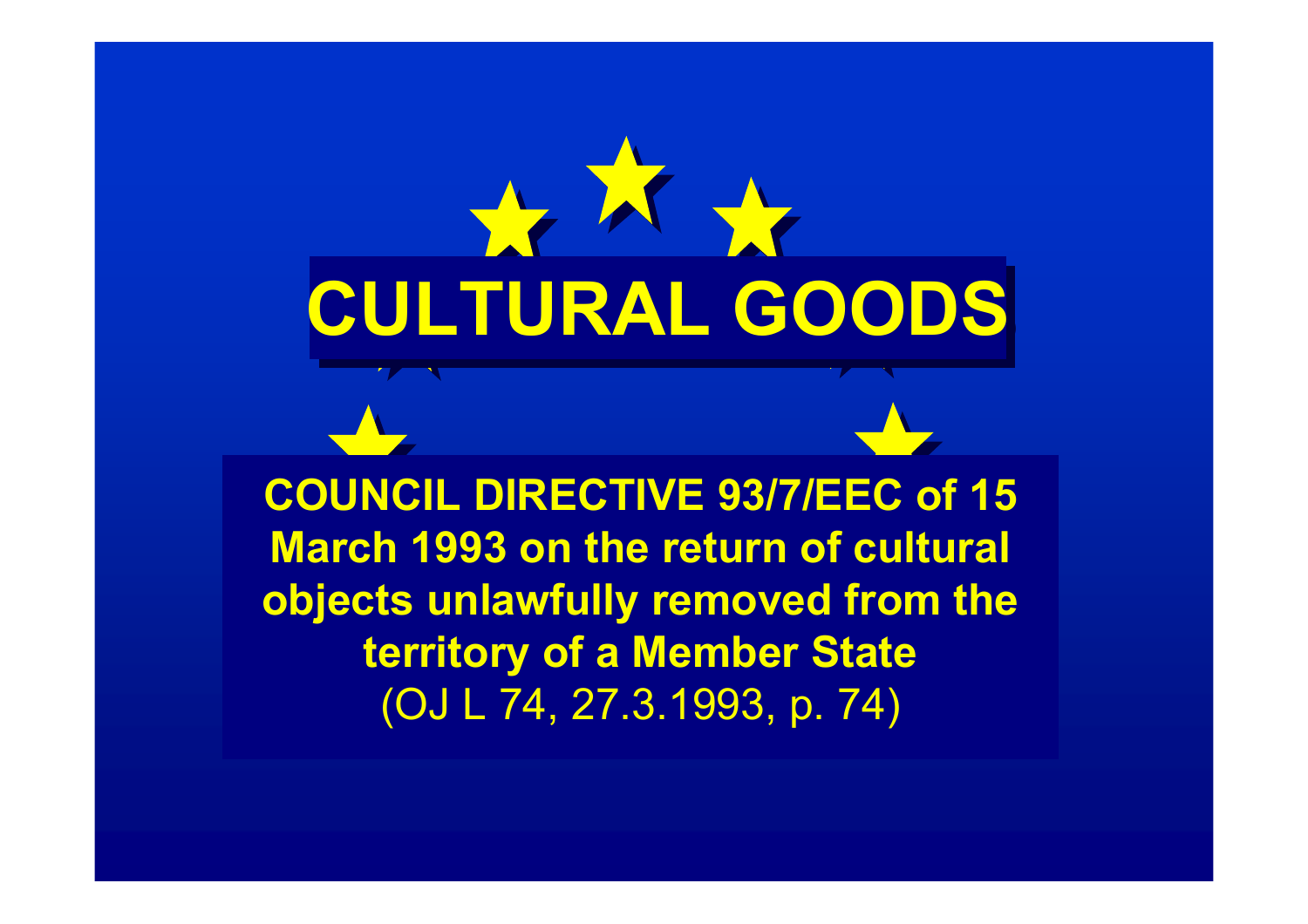

## **Amended by: Amended by:**

 $\bullet$ • Directive 96/100/EC of the European **Parliament and of the Council of 17** February 1997 (L 60 59 1.3.1997)

 $\bullet$ • Directive 2001/38/EC of the European Parliament and of the Council of 5 June 2001 (L 187 43 10.7.2001) 2001 (L 187 43 10.7.2001)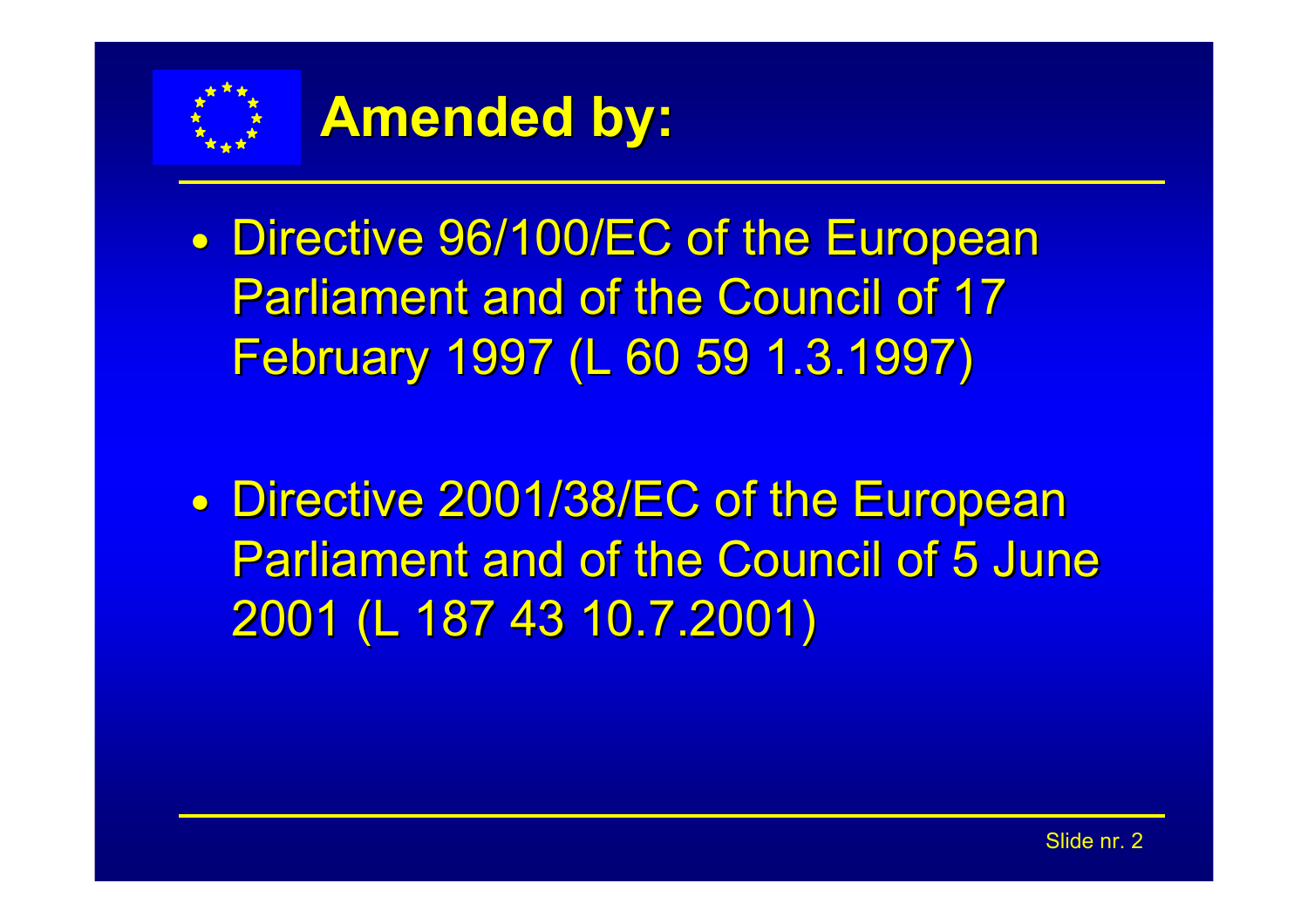

## **Aim of Directive on cultural Aim of Directive on cultural goods**

Together with Regulation (EEC) N°3911/92 on the export of cultural goods, Directive 93/77/EEC introduces a Community system to protect MS' cultural goods. The Directive enables MS to secure the return to their territory of cultural goods that have been removed from their territory in breach of national or Community law. The Directive does not apply to the import, export or transfer of cultural goods between MS.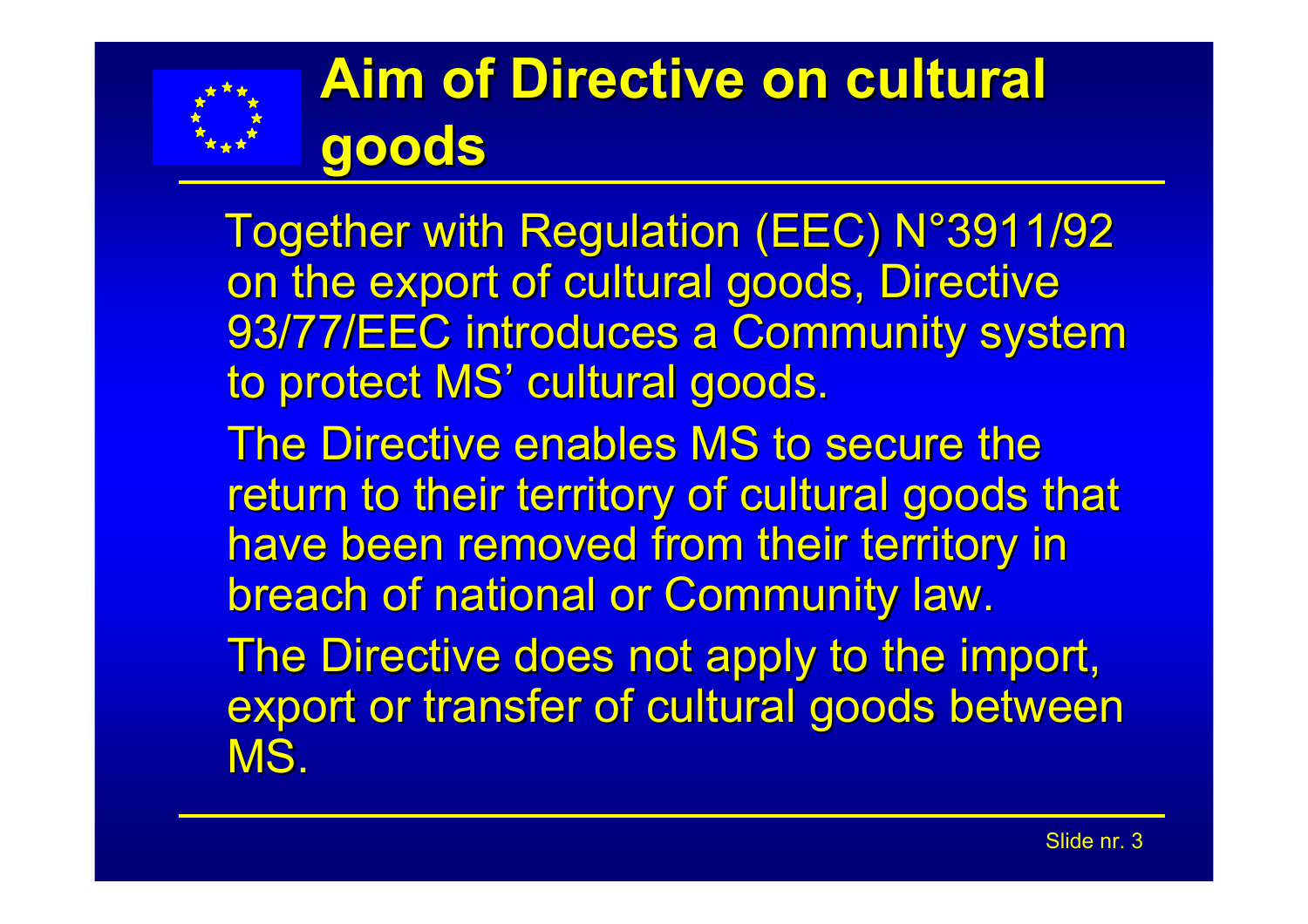

'Cultural object' means an object which is classified among the 'national treasures under national legislation.

Additionally, the object must either

 $\bullet$ • <u>belong to</u> one of the categories listed in the Annex to the Directive. This Annex has been modified twice since 1993; or

 $\bullet$ • form an integral part of public collections or the inventories of ecclesiastical institution.

The Directive applies only to cultural objects unlawfully removed from the territory of a Member state on or after 1 January 1993.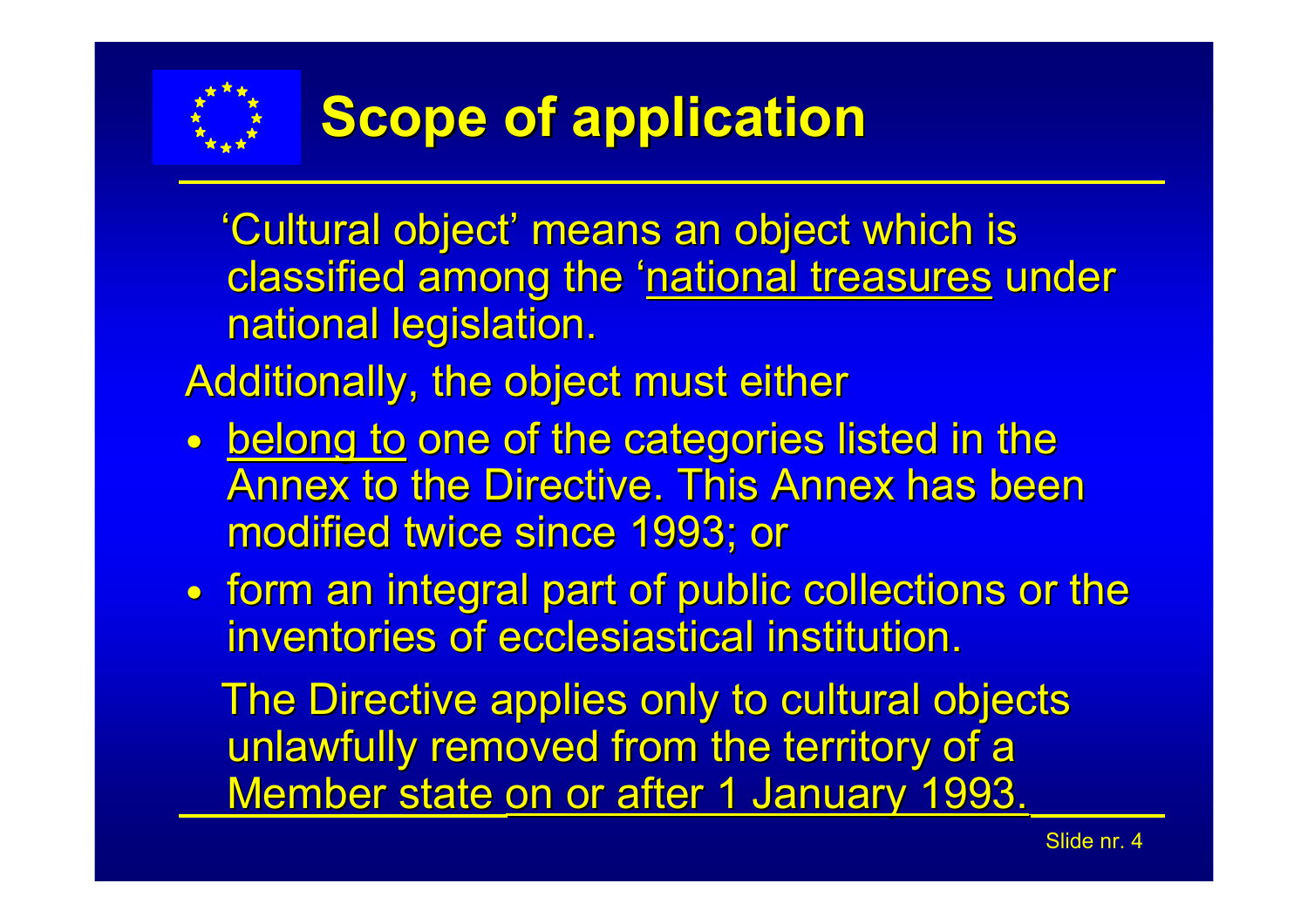

## **Mechanisms provided for by the Directive by the Directive**

The Directive obliges MS to establish, in their implementing legislation, a system of administrative cooperation between the MS as regards national treasures which have been unlawfully removed and the basis for judicial proceedings before the Court in the MS in whose territory the unlawfully removed cultural object is located.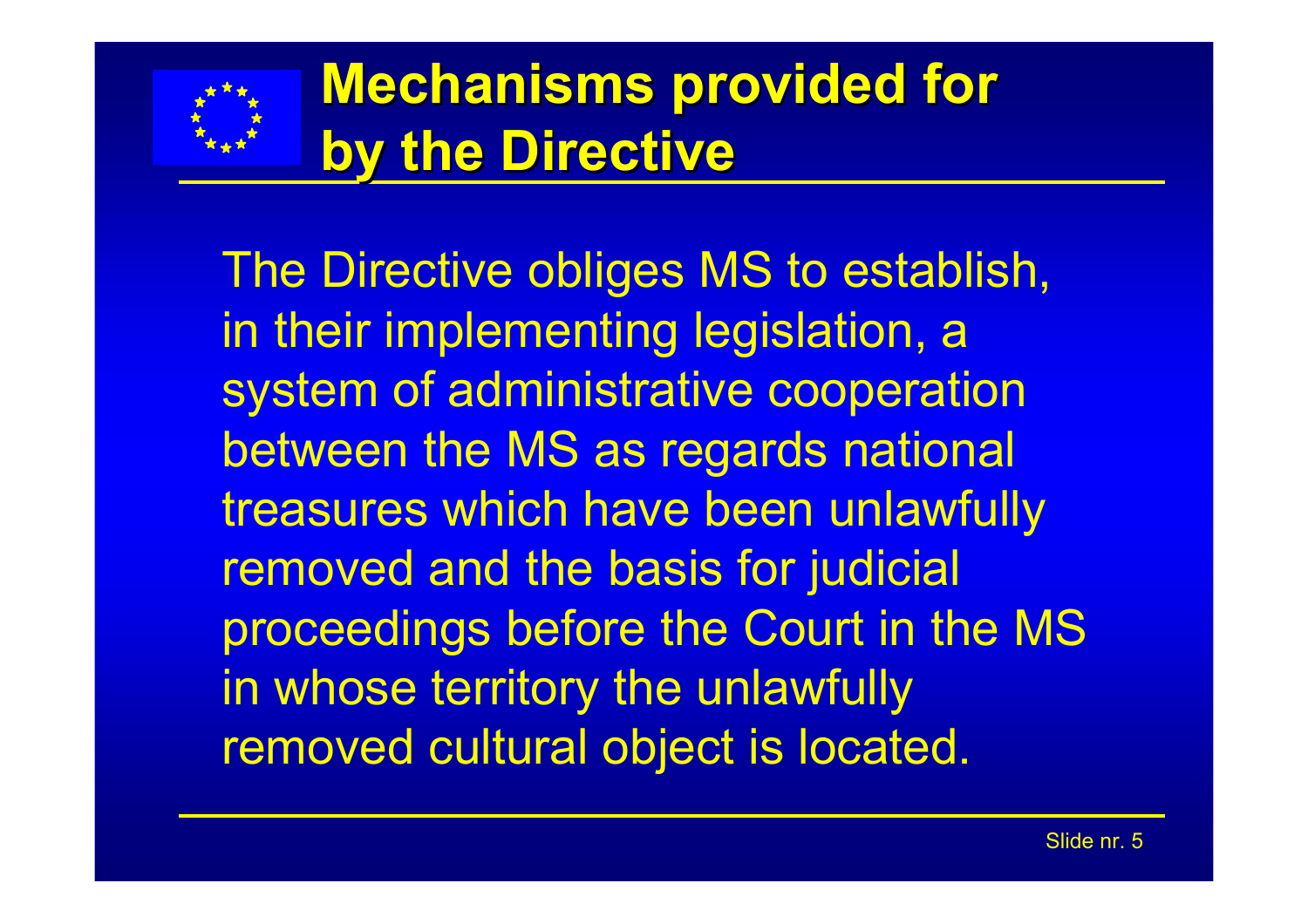

The national competent authorities of the MS must provide every assistance help to find, preserve and recover the cultural object which has been unlawfully removed from the territory of another MS.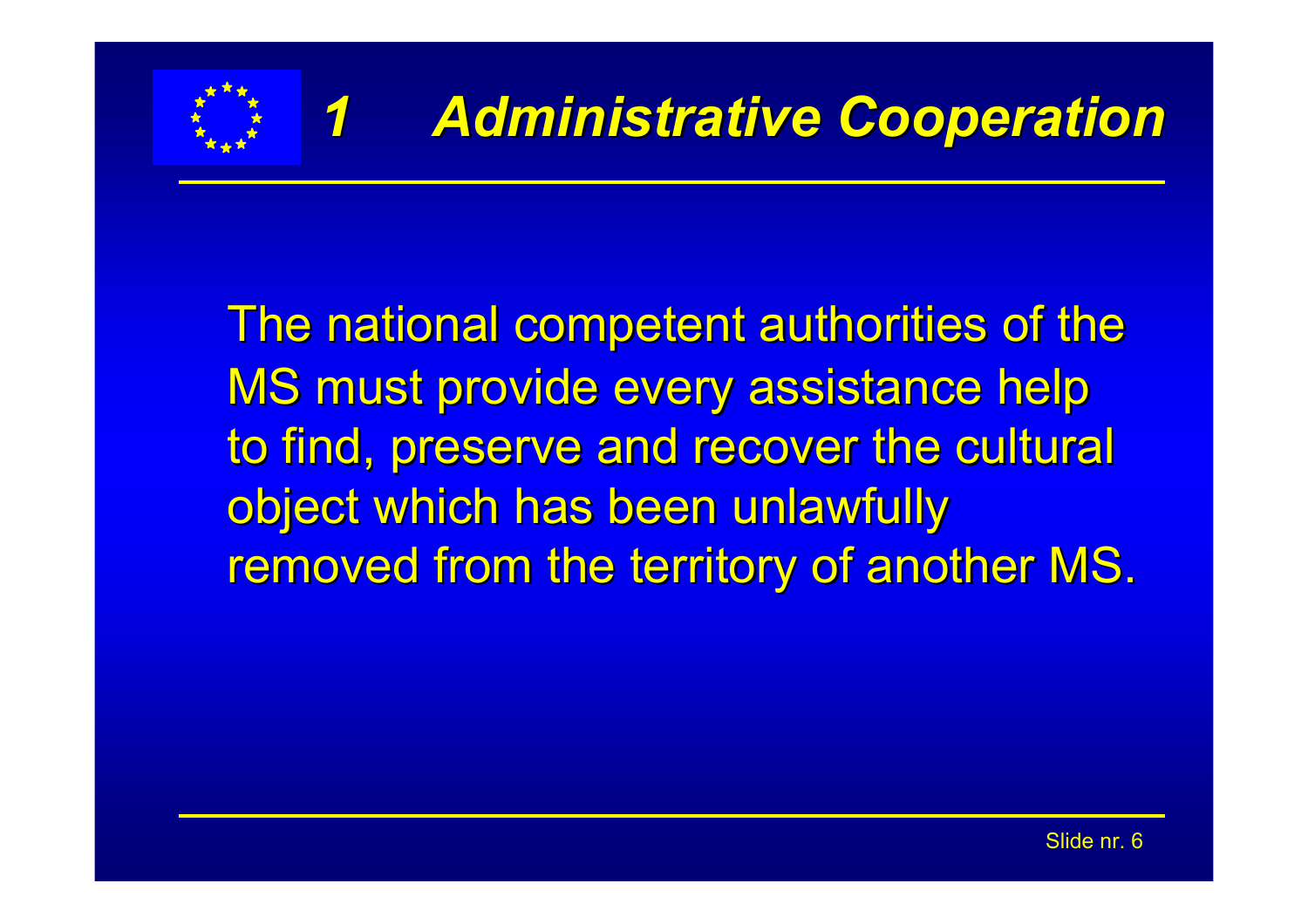

- The Member State may initiate, before the competent court in the Member State in which an unlawfully removed cultural object is located, proceedings against the possessor with the aim of securing the return of the object.
- The request has to be accompanied by:
- a document describing the object covered by the request and stating that it is a cultural object,
- a declaration by the competent authorities of the requesting Member State that the cultural object has been unlawfully removed from its territory.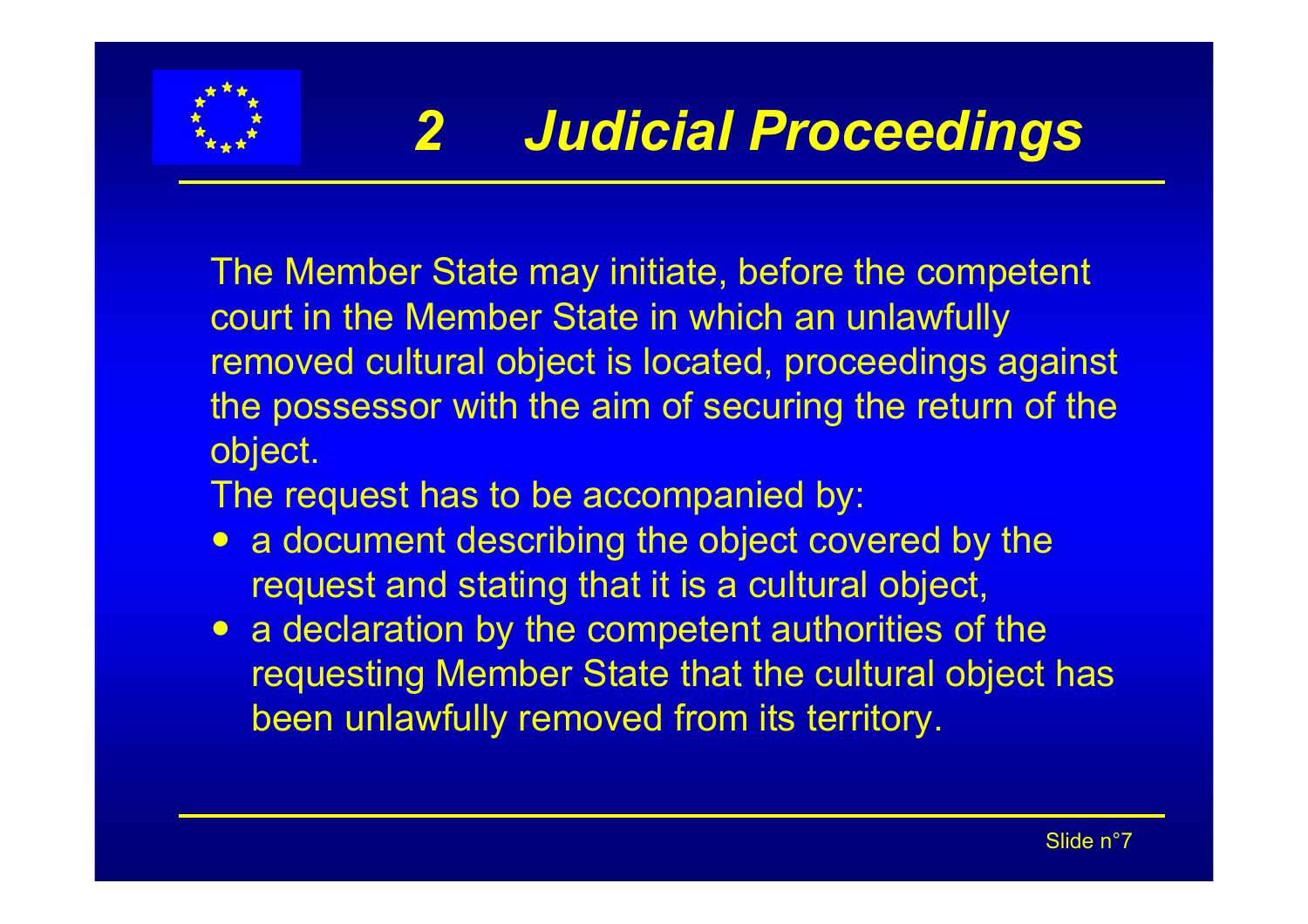

**However, the national legislation must lay down that the return proceedings** provided for in the Directive may not be **brought more than one year after the requesting Member State became aware** of the location of the cultural object and **of the identity of its possessor. of the identity of its possessor.**